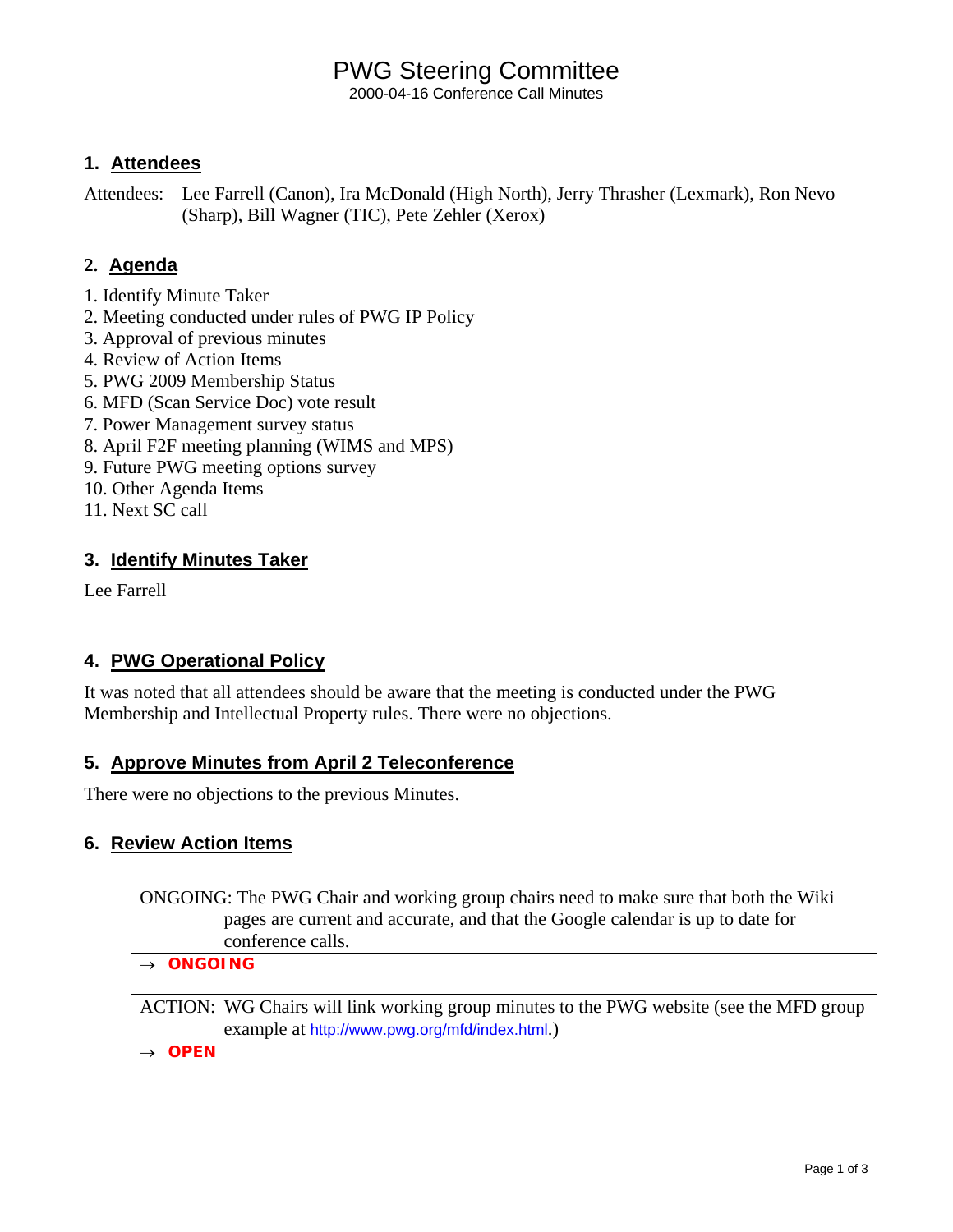# PWG Steering Committee

2000-04-16 Conference Call Minutes

- ACTION: The PWG has several approved Candidate Standards related to IPP for which there are no IANA registered elements. Harry Lewis and Ira McDonald will draft an IANA considerations document for items that need to be registered with IANA for review by the SC.
- → *OPEN both Harry and Ira are resource constrained*
- → *IPPv2 raises priority. PWG standard mandatory operations must be registered with IANA.*
- → *IANA converting registries to XML. This may cause further effort (i.e. delay.)*

ACTION: Ira will develop examples showing use of Printer MIB Interpreter Language TC and MIME types for use in 1284ID strings.

→ *OPEN* 

ACTION: Rick Landau will make appropriate Website and Wiki changes that will indicate the PDM working group has moved to "inactive" status.

→ *OPEN*

ACTION: Pete Zehler will attempt to contact Tom Hastings regarding the Production Attributes Set 2 document to fix the issues on the front page and determine if it can be published.

→ *OPEN*

### **7. PWG 2009 Membership Status**

Rick Landau sent an e-mail saying both Coretronic and NEC have intentions to join. NEC and Toshiba have submitted membership agreements. Several others are still "in process."

## **8. MFD (Scan Service Doc) vote result**

No official tally has been published yet, but Pete says things look positive from the votes received.

### **9. Power Management survey status**

Thirteen responses have now been received. Bill plans to have this as a discussion topic at the face-toface meeting in two weeks.

### **10. April F2F meeting planning (WIMS and MPS)**

Bill will provide the Managed Print Services organization with some PWG slides that will be presented during their breakfast session. He hopes that this might evolve into some kind of relationship between the two organizations.

### **11. Future PWG meeting options survey**

There has been some preference indicated for a split between face-to-face and remote (teleconference) meetings. However, there was no clear consensus on which meeting(s) should be teleconferences. Jerry plans to discuss this more at the face-to-face meeting.